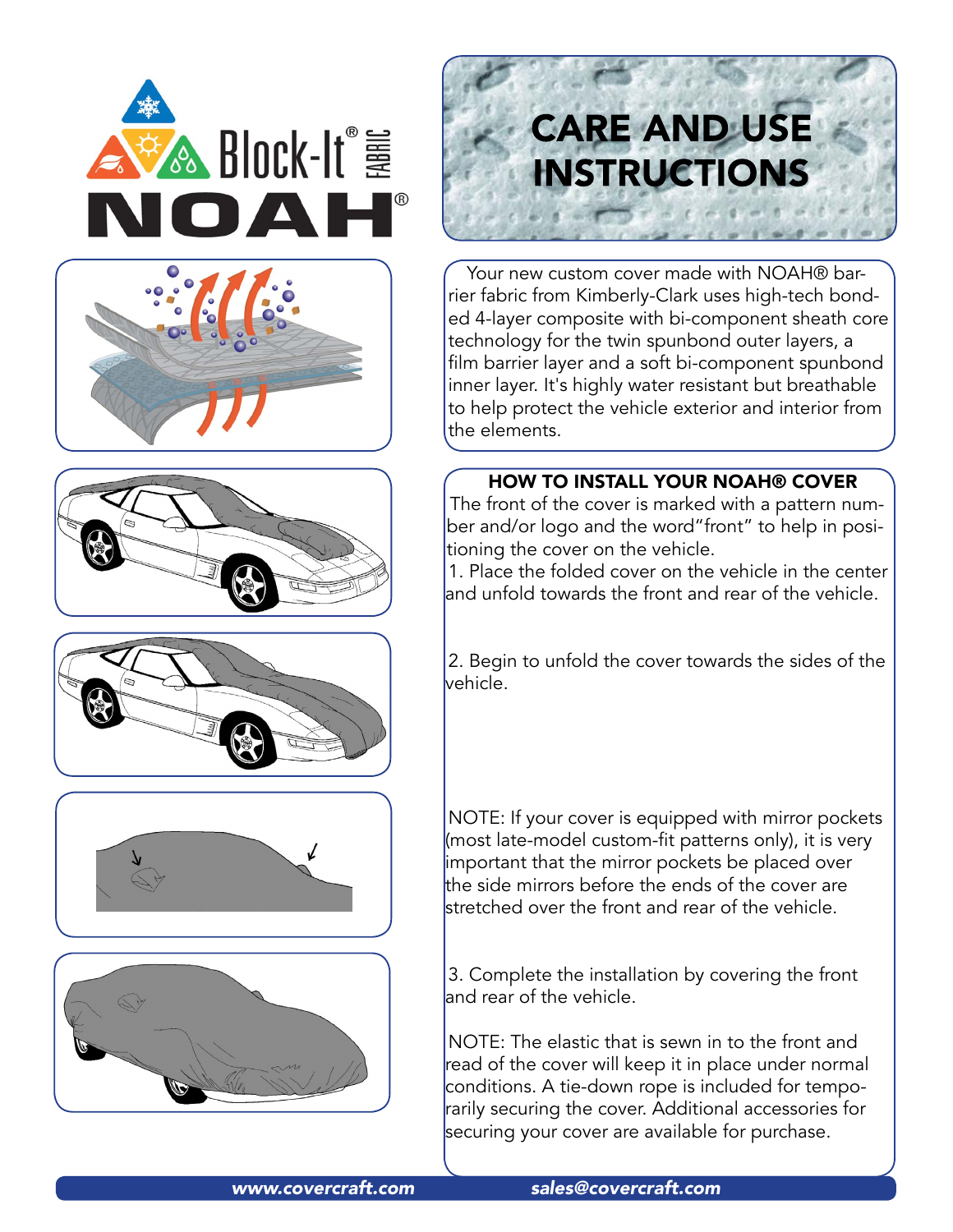# HOW TO REMOVE YOUR NOAH® COVER

The following procedure will make it easier to remove and install the cover whenever it is used. 1. Release both ends of the cover from under the bumpers.

2. Fold up both sides onto the top of the vehicle into a long pile approximately 2 feet(60 cm) wide.

3. Start at the front of the vehicle and fold the cover in three foot (1 meter) folds from the front to the back.

NOTE: Using these Installation and Removal procedures each time, you will find that it should only take about a minute to install or remove the cover.







## HOW TO INSTALL AN ANTENNA GROMMET ON YOUR NOAH® COVER

If your vehicle has an outside radio antenna which will not retract flush with the vehicle body, you will have to provide an opening in the cover. We have included a non-corrosive plastic grommet set for the antenna opening.

1. The most accurate way to make an antenna opening is to remove the antenna and install the cover on the vehicle, making sure it is properly aligned and positioned. Using a sharp pencil, punch a hole through the fabric at the antenna location. Be careful to avoid hitting the vehicle finish with the pencil. If the antenna is not easily removed, see procedure #2.

2. Place the cover on the vehicle except for the fender or body panel where the antenna is located. For example, if the antenna is located on the front passenger side fender, roll or fold the cover away from the antenna and cover all the remaining area of the vehicle. (Do not attempt to place the cover over the top of the antenna.) Center the cover, align both seams with the roof edges and be sure the cover is pulled down evenly over the front and rear bumpers. Carefully unfold the portion of the cover that is next to the antenna and position it next to the base of the antenna. Recheck the overall positioning of the cover to make sure it has not moved on the vehicle. Make sure the cover lies flat over the hood and roof areas of the vehicle. Mark the cover with the location of the antenna base and make a hole with a sharp pencil.

3. Use sharp scissors to make the hole opening 3/4 inch in diameter and install the grommet as shown in the photo. The outside grommet ring fit is very tight.

4. Place the cover on a clean, hard surface. Position the inside grommet through the opening you made and then secure the outside grommet snap-ring in place using a rubber mallet.

**IMPORTANT:** When installing the cover, place the grommet over the antenna before placing the mirror pockets over the mirrors.

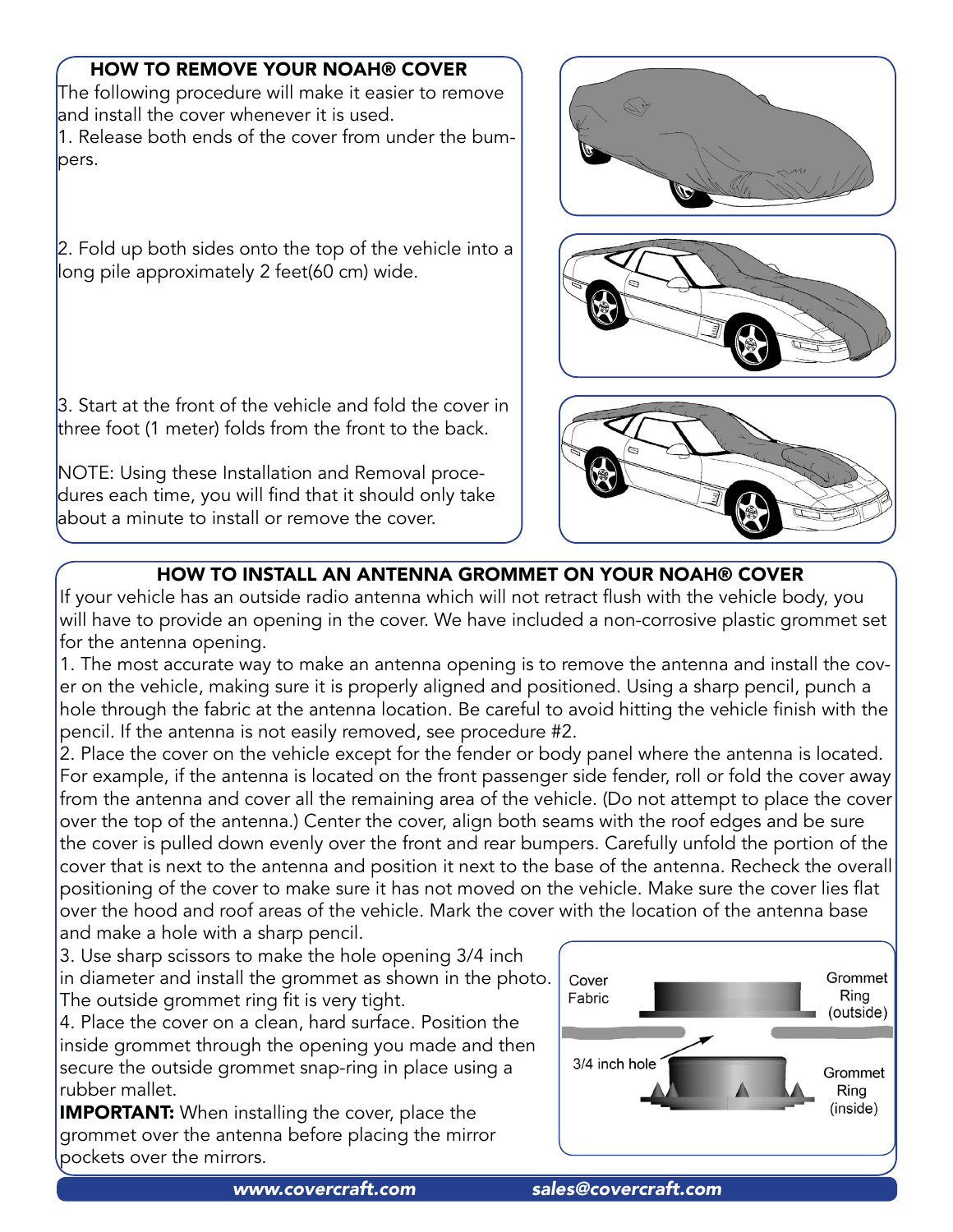#### HOW TO CLEAN YOUR NOAH® COVER WITH A WASHING MACHINE

- 1. Place the cover in a large, commercial washing machine without an agitator.
- 2. Fill the tub with WARM water.
- 3. Pour in 1/4 cup of Simple Green All-Purpose Cleaner.
- 4. Use the GENTLE cycle, if available.
- 5. Rinse the cover twice (2x) to remove all of the cleaner.
- 6. Air dry.

## HOW TO CLEAN YOUR NOAH® COVER ON THE VEHICLE

- 1. Install your cover inside-out on the vehicle.
- 2. Mix one ounce (1oz) of Simple Green All-Purpose Cleaner per quart of WARM water.
- 3. Spray or sponge the mixture onto cover.
- 4. Rinse with plain water until there are no suds on the cover.
- 5. Air dry.

Car cover fabric performance can be severely affected by contaminants (dirt, dust, grease, etc.) that build up on and within the material. It can cause the windshield and paint to become dirty and "fogged" as well as create "wicking"; a process where the contaminants actually pull water through the fabric. This may nullify any water resistant properties the fabric may have had. Cleaning your cover will help to keep your vehicle clean and increase the service life of the cover.

Simple Green All-Purpose Cleaner is available in most automotive and home-improvement stores. If you have questions about Simple Green, call 1-800-228-0709 or visit *<www.simplegreen.com>* for more information.



# LIMITED FOUR (4) YEAR WARRANTY

NOAH® fabric covers are warranted for four (4) years from the date of purchase, to the original purchaser. Be sure to save your original purchase receipt. Warranty coverage protects against defects in material and workmanship, as well as the fabric becoming unserviceable during normal use. After factory inspection, we will repair or replace the cover or specific panels judged to be unusable. This Limited Warranty does not cover fading, which occurs naturally on all products used outdoors.

> To process a warranty claim, contact: CAR COVER DIVISION 100 Enterprise Blvd. Pauls Valley, OK 73075 405-238-9651 M-F 8am to 4pm CST [sales@covercraft.com](mailto:sales@covercraft.com)

Be sure to review the CAUTIONS AND WARNINGS section of this manual for important information regarding the proper use of your cover.